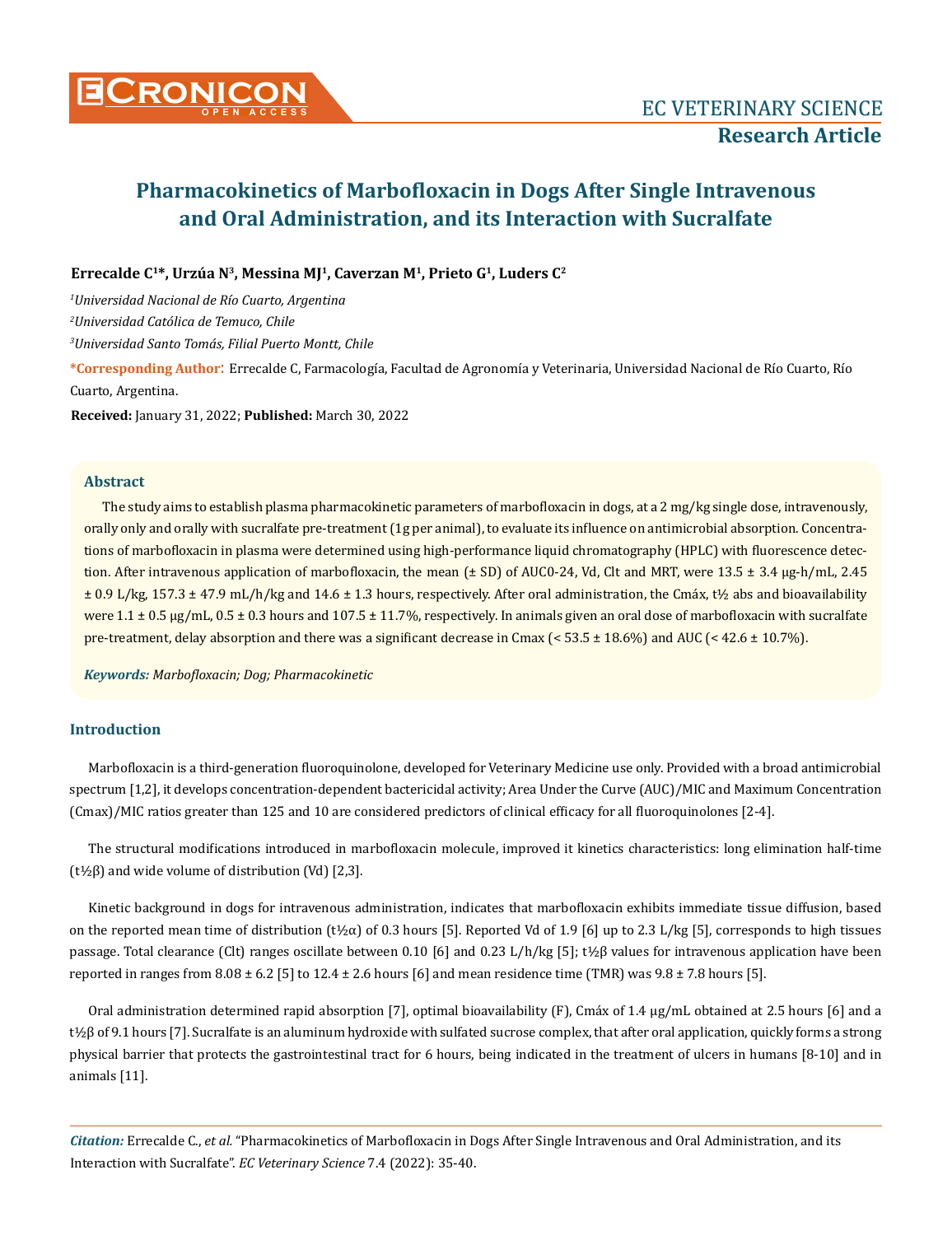36

Concomitant use with sucralfate affects or postpones the absorption of fluoroquinolones [2,12]. In humans, the interaction significantly reduces the AUC and Cmax of some fluoroquinolones [8,13,14]. The effects differ depending on the drug and the time elapsed between the application of sucralfate and fluoroquinolone [8,13,15]. Fluoroquinolones are important clinical tools that must be preserved to minimize the chances of therapeutic failure, maximize the chances of clinical cure and avoid the development of resistance [2,14], this study was carried out to establish plasmatic kinetic parameters in dogs after single application by intravenous and oral routes with the purpose of providing tools that facilitates the rational use of the drug and simultaneously determine the influence of pretreatment with sucralfate on the oral absorption of the antimicrobial.

## **Materials and Methods**

#### **Animals**

Six adult dogs of different sex, undefined breeds, clinically healthy, with no history of pharmacological treatment in the last 3 weeks and weighing 24.5 ± 10.4 kg, randomly selected from a shelter of 45 animals in the city, were used. from Río Cuarto, Argentina.

In trial A, canines received 2 mg/kg of marbofloxacin (Marbofloxacin 2% injectable solution, Laboratorio Río de Janeiro, Argentina) intravenously. In trial B, carried out two weeks later, the experiment was repeated orally, the same animals received the same dose using tablets (ad hoc formulation of 28 mg marbofloxacin tablets (Laboratorio Río de Janeiro, Argentina) after fasting for 12 and 3 hours before and after application, respectively. In trial C, with the same animals two weeks later, the experiment was repeated orally under identical conditions, except that two hours before the administration of marbofloxacin the animals were pretreated orally with 1g of sucralfate (Sucravet®, suspensión x 100 ml).

#### **Sample treatment**

After administration, blood samples were obtained from the left jugular vein (3 - 4 ml) in heparinized tubes at 15, 30, 45 minutes and 1, 2, 3, 4, 6, 8, 10, 12 and 24 hours, centrifuged at 1200g for 10 minutes and plasma was stored at -20°C until analysis. The samples were pre-treated using 150 µL of plasma to which 150 µL of 25% trichloroacetic acid (1:1) was added; the preparative assay consisted of liquidliquid extraction of the analyte using 150 µL of the supernatant, 150 µL of water, 600 µL of methanol and 20 µL of enrofloxacin as internal standard [16]. The whole was subjected to vortex agitation for 30" and centrifugation at 13,500 rpm at  $4^{\circ}$ C for 25 minutes.

Separation and quantification were performed by HPLC using an isocratic elution in reverse phase with a flow rate of 0.8 mL/minute, 100 µL of sample injection volume, pre-column and octadecylsilane column (C-18), reading in a fluorescence detector established at 295 nm excitation and 490 nm emission, using mobile phase composed of water, acetonitrile and triethylamine (79:20:1 v/v/v) adjusted to pH 3.0 with orthophosphoric acid [16]. The elution generated peaks in the chromatogram corresponding to marbofloxacin and the internal standard, enrofloxacin. Experimental protocol was approved by the Ethics Committee of the National University of Río Cuarto included in the project 083/2020.

#### **Concentration calculations**

With the chromatogram obtained in the run the plasma samples separately and with the known concentration standard, a quotient was obtained taking the value of the peak area of the drug and the corresponding internal standard. A quotient of both was obtained and used for the preparation of the calibration curve to establish plasma concentrations of marbofloxacin by simple linear regression (r $e^2$ = 0.99) [17].

*Citation:* Errecalde C., *et al.* "Pharmacokinetics of Marbofloxacin in Dogs After Single Intravenous and Oral Administration, and its Interaction with Sucralfate". *EC Veterinary Science* 7.4 (2022): 35-40.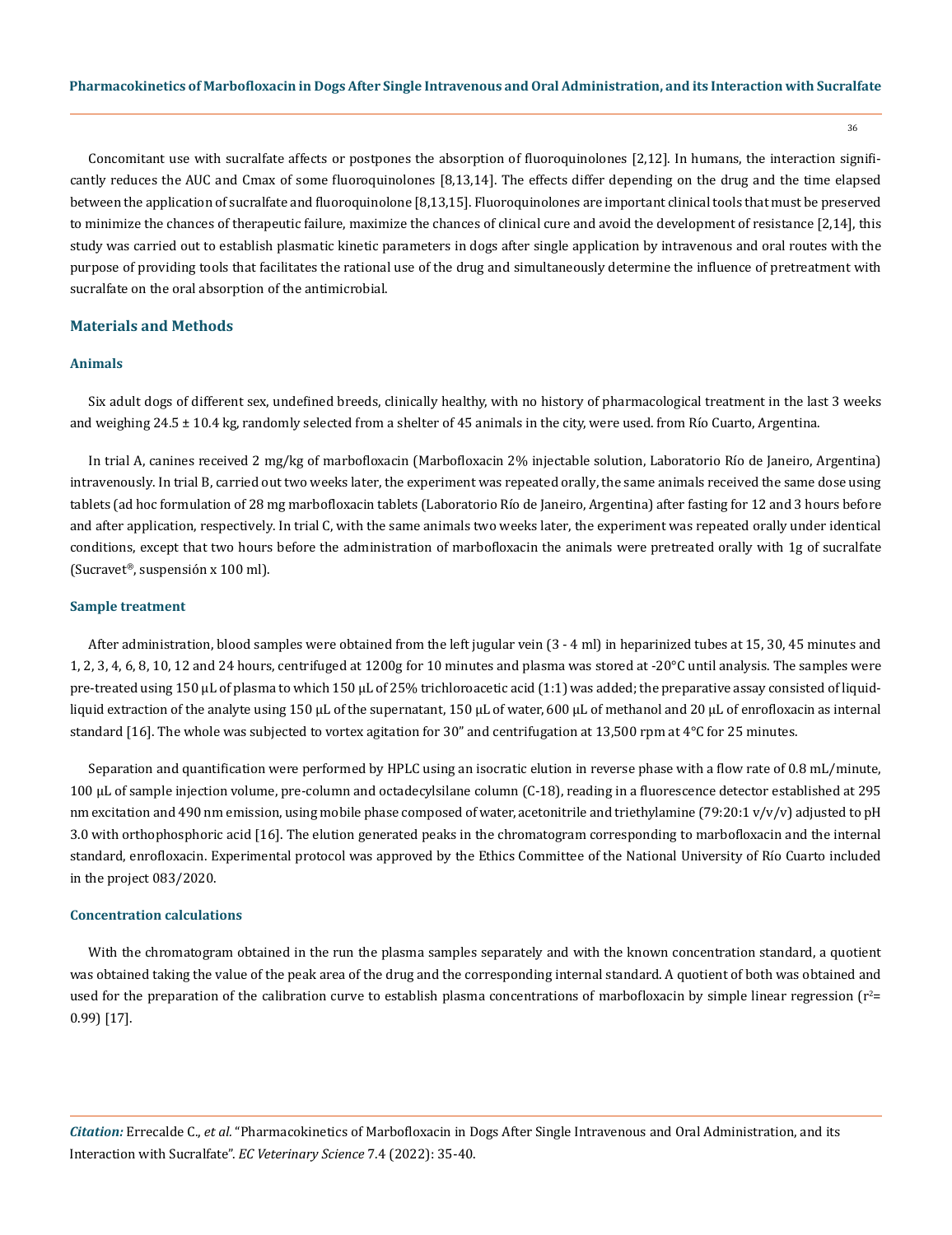# **Pharmacokinetic analysis**

Together with the applied dose, weight and plasma concentration values versus time of each animal in each experience, were analyzed with the non-compartmental pharmacokinetic program PK Solution v 2.0 [18] with the purpose of estimating robust pharmacokinetic parameters, essential to assess the disposition of marbofloxacin. Oral bioavailability (F) was determined using the equation: F= AUC  $_{\text{oral}}/$ AUC<sub>FV</sub>. The detection and quantification limits of the assay were 0.0121 and 0.0363  $\mu$ g/mL, respectively.

# **Statistical analysis**

A non-parametric Mann-Whitney test was performed to assess significant differences (p < 0.05) between the pharmacokinetic parameters of marbofloxacin in each of the dogs by oral application and those of oral administration in conjunction with sucralfate. Statistical tests were performed by Graph Pad Prism Software [19].

## **Results**

Figure 1 indicates the disposition curves after the single application of marbofloxacin in the different experiences. Table 1 indicates the kinetic parameters  $(\pm SD)$  obtained in each test.



*Figure 1: Disposition curves after the single application of marbofloxacin in different experiences.*

| <b>Parameters</b>      | <b>Experience 1</b><br>EV | <b>Experience 2</b><br><b>Oral</b> | <b>Experience 3</b><br>Oral + Sucralfate |
|------------------------|---------------------------|------------------------------------|------------------------------------------|
| Cmax $(\mu g/ml)$      |                           | $1,1 \pm 0,5$                      | $0.5 \pm 0.3$                            |
| Tmax (h)               |                           | $1,5 \pm 0,6$                      | $3,5 \pm 0.5$                            |
| $t\frac{1}{2}$ abs (h) |                           | $0,5 \pm 0,3$                      | $1,3 \pm 0,6$                            |
| t½α (h)                | $0.24 \pm 0.21$           | $1.7 \pm 1.0$                      | $2.0 \pm 0.8$                            |
| Vd $(L/kg)$            | $2,45 \pm 0.9$            |                                    |                                          |
| $AUCarea(µg-h/ml)$     | $13,55 \pm 3,4$           | $14,7 \pm 4,8$                     | $8,6 \pm 3,4$                            |
| t½β(h)                 | $10,73 \pm 0.9$           | $10,7 \pm 2,1$                     | $11,5 \pm 2,7$                           |
| TMR(h)                 | $14,63 \pm 1,3$           | $15.1 \pm 2.5$                     | $17.6 \pm 4.7$                           |
| Cl (ml/h/kg)           | $157,30 \pm 47,9$         |                                    |                                          |
| F(%)                   |                           | $107.5 \pm 11.7$                   | $62.0 \pm 13.8$                          |
| Weight (Kg)            | $24.5 \pm 10.4$           | $24.5 \pm 10.4$                    | $24.5 \pm 10.4$                          |

*Table 1: Pharmacokinetic parameters (± SD) obtained in each experience*

*References: Cmax: Maximal Concentration; Tmax: Time to Reach Cmax; t½abs: Absorption Half-Life; t½α: Distribution Half-Life; AUCarea: Area Under Curve; t½β: Elimination Half-Life; TMR: Average Residence Time; Cl: Clearance; F: Bioavailability.*

*Citation:* Errecalde C., *et al.* "Pharmacokinetics of Marbofloxacin in Dogs After Single Intravenous and Oral Administration, and its Interaction with Sucralfate". *EC Veterinary Science* 7.4 (2022): 35-40.

37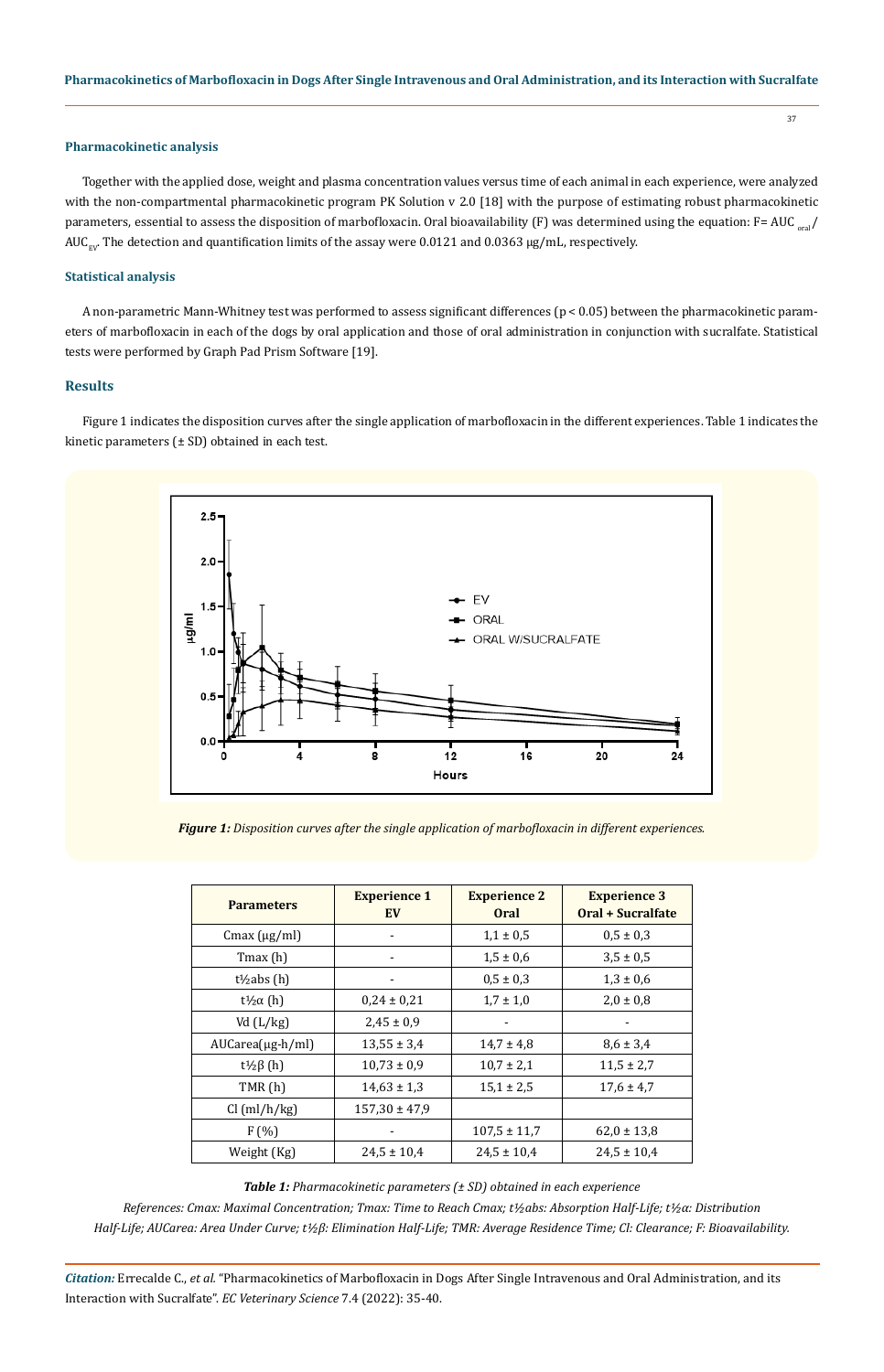#### **Discussion**

After intravenous application, marbofloxacin diffuses rapidly from the central compartment, similar to that reported in other experiences [5], it exhibits wide distribution in tissues according to the volume of distribution (Vd= 2.4  $\pm$  0.9 L/kg), value higher than that reported by Schneider., *et al*. 1996 [6] and similar to 2.3 L/kg [5], a result that corresponds to the high passage to tissue as a result of the low ionization of the molecule at physiological pH associated with its lipophilic character and limited binding plasma proteins (9%), characteristics that promote diffusion to tissues [2,3]. Similar to other experiences [5,6], marbofloxacin shows long permanence in the body, according to the values obtained in the elimination half-life and TMR parameters established at  $10.7 \pm 0.9$  and  $14.6 \pm 1.3$  hours, respectively, and limited Clt value [5,6].

Similar to what has been reported in other experiences, oral application determines prompt absorption [7] (absorption half-life of  $0.5 \pm 0.3$  hours), Cmax of  $1.1 \pm 0.5$  ug/mL was established at  $1.5 \pm 0.6$  hours, it offers optimal bioavailability (F = 107.5  $\pm$  11.7%) [6.7] and long permanence in the organism  $(t\frac{1}{2}\beta=10.7\pm2.1$  hours) higher than reported with enrofloxacin, difloxacin and orbifloxacin in this specie [7]. These results are consistent with the modifications made to the marbofloxacin molecule that give it greater persistence and tissue distribution [2,3,20].

Oral administration provides levels comparable to intravenous administration that persist up to 24 hours after application. The profile of the plasmatic curves generated in the different tests indicates that the drug achieves concentrations up to 24 hours after application and suggests its oral application with intervals of 24 hours, however the plasmatic levels established at 24 hours are insufficient to control most relevant pathogen microorganisms [1], in addition, efficacy predictors (PK-PD) are not sufficient to ensure adequate clinical responses, so that a dosage adjustment is necessary [3].

The interaction of sucralfate and fluoroquinolones in dogs has been extrapolated from results obtained in humans, considering all anatomical differences [14,21], since there is only one study in dogs on this interaction [21], in which only enrofloxacin and ciprofloxacin were evaluated. Administration of sucralfate at least two hours before is recommended to avoid interfering with the absorption of fluoroquinolones [8,13].

Pretreatment with sucralfate, two hours before oral administration of marbofloxacin, delay absorption and significantly affects some pharmacokinetic parameters of marbofloxacin, decreasing AUC and Cmax by 42.6 ± 10.7 and 53.5 ± 18.6%, respectively (p < 0.05); higher than that reported for ciprofloxacin in dogs, applied simultaneously with sucralfate, a reduction of Cmax and AUC of 48 and 52%, respectively, and in animals that were applied sucralfate two hours after ciprofloxacin, the reduction of both pharmacokinetic parameters was 14% [21].

However, in the present study, a significant interaction of sucralfate on marbofloxacin absorption was observed in dogs [2,12], one of the fluoroquinolones that is starting to be used as a treatment in pets [6].

## **Conclusion**

Results obtained are similar to those observed with this antimicrobial in other domestic species and agree with the kinetic profile of fluoroquinolones in domestic animals. The pharmacokinetic characteristics promote the clinical use of marbofloxacin in canines by intravenous and oral routes, with appreciable advantages over other fluoroquinolones, such as very good tissue diffusion and long recorded permanence, which suggests application every 24 hours, although simultaneous use with sucralfate should be avoided. It is also necessary, consider a dosage adjustment to ensure effective clinical therapy.

*Citation:* Errecalde C., *et al.* "Pharmacokinetics of Marbofloxacin in Dogs After Single Intravenous and Oral Administration, and its Interaction with Sucralfate". *EC Veterinary Science* 7.4 (2022): 35-40.

38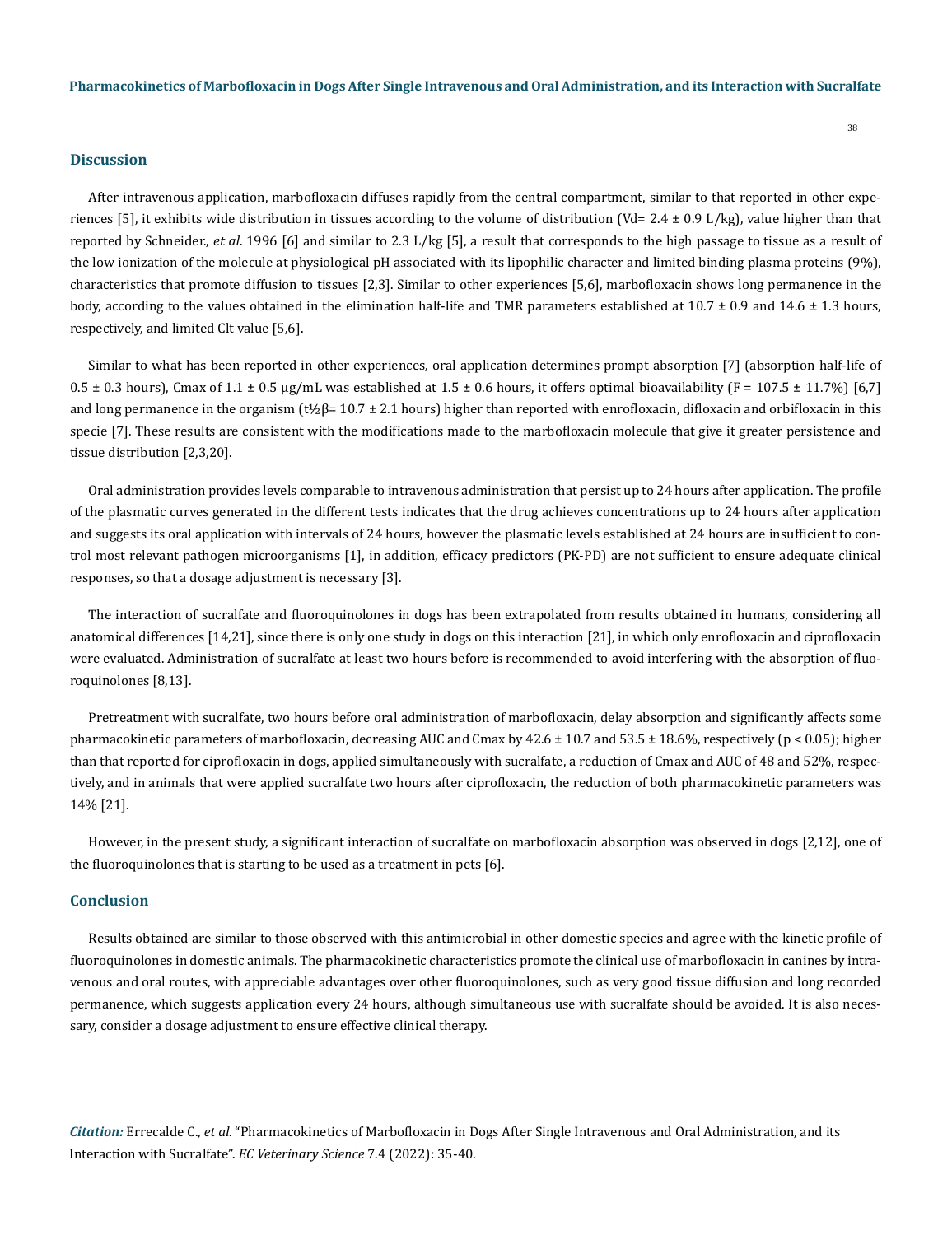39

# **Bibliography**

- 1. Spreng M., *et al*[. "Antibacterial activity of marbofloxacin. A new fluoroquinolone for veterinary use against canine and feline isolates".](https://pubmed.ncbi.nlm.nih.gov/8583541/)  *[Journal of Veterinary Pharmacology and Therapeutics](https://pubmed.ncbi.nlm.nih.gov/8583541/)* 18.4 (1995): 284-289.
- 2. Pallo-Zimmerman N., *et al*. "Fluoroquinolones: then and now". *[Compendium: Continuing Education for Veterinarians](https://pubmed.ncbi.nlm.nih.gov/20957609/)* 32.7 (2010): E1- [E9.](https://pubmed.ncbi.nlm.nih.gov/20957609/)
- 3. Ĉonkova E., *et al*[. "Quinolones from the point of view of pharmacology and veterinary indications \(a review\)".](https://www.semanticscholar.org/paper/Quinolones-from-the-point-of-view-of-pharmacology-%C4%8Conkov%C3%A1-%C4%8Cell%C3%A1rov%C3%A1/8b7c22d5df8f6e67e5ade90e6fb98218ac98d67b) *Folia Veterinaria* 53.4 [\(2009\): 175-185.](https://www.semanticscholar.org/paper/Quinolones-from-the-point-of-view-of-pharmacology-%C4%8Conkov%C3%A1-%C4%8Cell%C3%A1rov%C3%A1/8b7c22d5df8f6e67e5ade90e6fb98218ac98d67b)
- 4. [Papich M. "Pharmacokinetic-pharmacodynamic \(PK-PD\) modeling and the rational selection of dosage regimes for the prudent use](https://pubmed.ncbi.nlm.nih.gov/24513278/)  of antimicrobial drugs". *[Veterinary Microbiology](https://pubmed.ncbi.nlm.nih.gov/24513278/)* 171.3-4 (2014): 480-486.
- 5. Yohannes S., *et al*[. "Pharmacokinetics and pharmacokinetic/pharmacodynamic integration of marbofloxacin after intravenous and](https://pubmed.ncbi.nlm.nih.gov/25470431/)  [intramuscular administration in beagle dogs".](https://pubmed.ncbi.nlm.nih.gov/25470431/) *Xenobiotica* 45.3 (2015): 264-269.
- 6. Schneider M., *et al*[. "Pharmacokinetics of marbofloxacin in dogs after oral and parenteral administration".](https://pubmed.ncbi.nlm.nih.gov/8992027/) *Journal of Veterinary Phar[macology and Therapeutics](https://pubmed.ncbi.nlm.nih.gov/8992027/)* 19.1 (1996): 56-61.
- 7. [Heinen E. "Comparative serum pharmacokinetics of the fluoroquinolonas enrofloxacin, difloxacin, marbofloxacin, and orbifloxacin in](https://pubmed.ncbi.nlm.nih.gov/11874520/)  dogs after single oral administration". *[Journal of Veterinary Pharmacology and Therapeutics](https://pubmed.ncbi.nlm.nih.gov/11874520/)* 25.1 (2002): 1-5.
- 8. Sulochana S., *et al*[. "Clinical drug-drug pharmacokinetic interaction potential of sucralfate with other drugs: review and perspectives".](https://pubmed.ncbi.nlm.nih.gov/27086359/)  *[European Journal of Drug Metabolism and Pharmacokinetics](https://pubmed.ncbi.nlm.nih.gov/27086359/)* 41.5 (2016): 469-503.
- 9. Eichenseher J. "Peptic ulcer disease". In Integrative Medicine, 4<sup>th</sup> edition, Elsevier (2018): 439-449.
- 10. Waller D and Sampson AP. "Dyspepsia and peptic ulcer disease". In Medical Pharmacology and Therapeutics (Fifth Edition). Elsevier (2018): 401-410.
- 11. German A., *et al*. "Gastrointestinal drugs". In Small Animal Clinical Pharmacology, 2nd edition., por J Maddison, S Page, D Church (2008): 469-497.
- 12. Papich M. "Antimicrobial Drugs". In Canine and feline gastroenterology, por Washabau R (2012): 471-476.
- 13. Guay R. "Quinolones". In: Drug Interactions in Infectious Diseases: Antimicrobial Drug Interactions, 4<sup>th</sup> edition, por M Pai, J. Kiser, P Rodvold (Ed). Humana Press, Michigan, USA (2018): 87-138.
- 14. Pitman S., *et al*[. "Revisiting oral fluoroquinolone and multivalent cation drug-drug interactions: are they still relevant?"](https://pubmed.ncbi.nlm.nih.gov/31370320/) *Antibiotics* [8.3 \(2019\): E108.](https://pubmed.ncbi.nlm.nih.gov/31370320/)
- 15. Bolhuis M., *et al*[. "Pharmacokinetic drug Interactions of antimicrobial drugs: a systematic review on oxazolidinones, rifamycines,](https://pubmed.ncbi.nlm.nih.gov/24309312/)  [macrolides, fluoroquinolones, and beta-lactams".](https://pubmed.ncbi.nlm.nih.gov/24309312/) *Pharmaceutics* 3.4 (2011): 865-913.
- 16. Böttcher S., *et al*[. "An HPLC assay and a microbiological assay to determine levofloxacin in soft tissue, bone, bile and serum".](https://pubmed.ncbi.nlm.nih.gov/11275428/) *Journal [of Pharmaceutical and Biomedical Analysis](https://pubmed.ncbi.nlm.nih.gov/11275428/)* 25.2 (2001): 197-203.
- 17. [Nouws J and Ziv G. "The effect of storage at 4 ºC on antibiotic residues in kidney and meat tissues of dairy cows".](https://pubmed.ncbi.nlm.nih.gov/1013973/) *Tijdschrift Voor Diergeneeskunde* [101.20 \(1976\): 1145-1153.](https://pubmed.ncbi.nlm.nih.gov/1013973/)
- 18. Farrier D. "PK Solutions 2.0, Noncompartmental pharmacokinetics". Data analysis. Wilmington, DE: Ashland (1999).

*Citation:* Errecalde C., *et al.* "Pharmacokinetics of Marbofloxacin in Dogs After Single Intravenous and Oral Administration, and its Interaction with Sucralfate". *EC Veterinary Science* 7.4 (2022): 35-40.